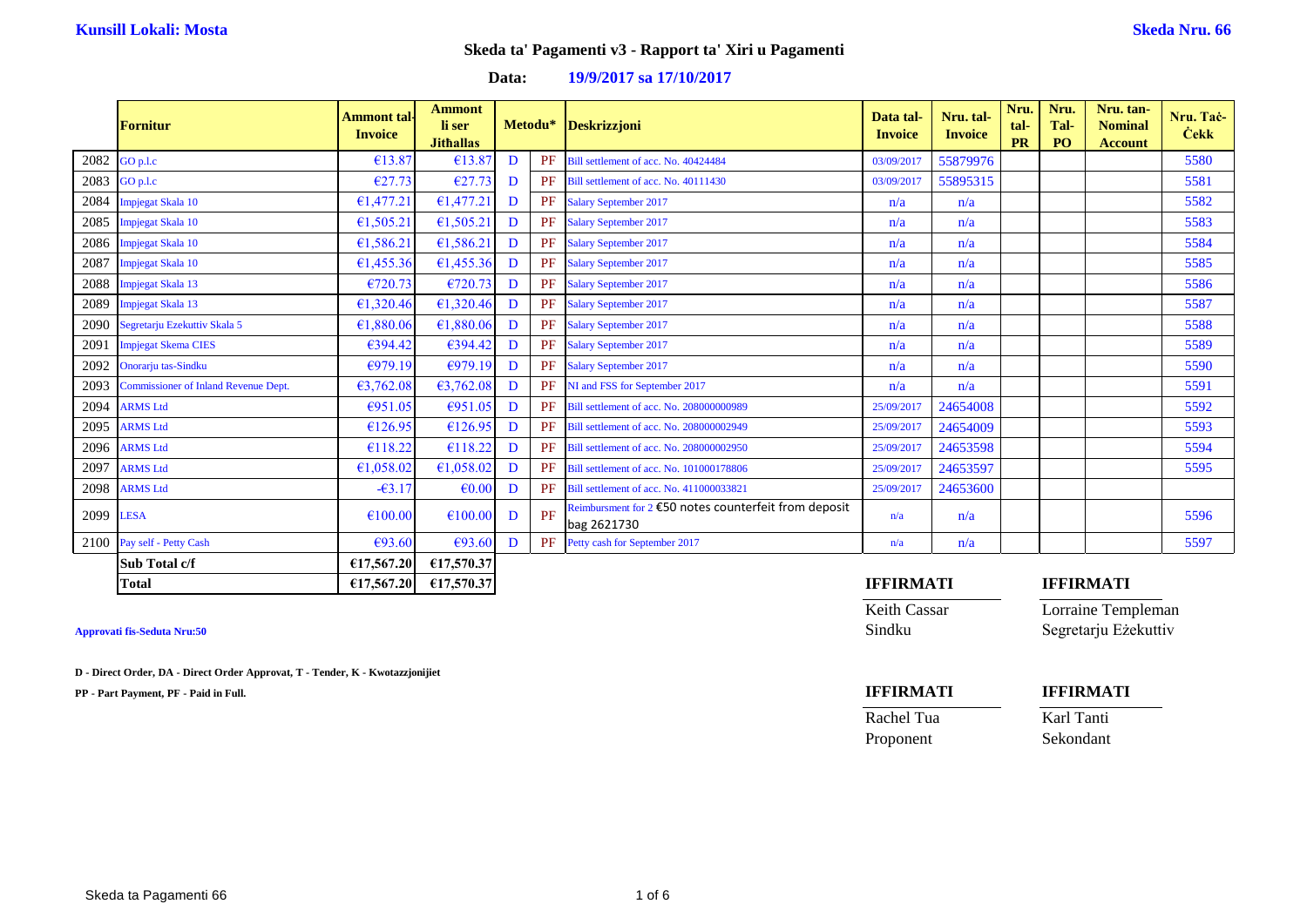### **Data: 19/9/2017 sa 17/10/2017**

|      | <b>Fornitur</b>                 | <b>Ammont</b> tal<br><b>Invoice</b> | <b>Ammont</b><br>li ser<br><b>Jithallas</b> |   | Metodu* | <b>Deskrizzjoni</b>                                               | Data tal-<br><b>Invoice</b> | Nru. tal-<br><b>Invoice</b> | Nru.<br>tal-<br><b>PR</b> | Nru.<br>Tal-<br><b>PO</b> | Nru. tan-<br><b>Nominal</b><br><b>Account</b> | Nru. Tač-<br><b>Cekk</b> |
|------|---------------------------------|-------------------------------------|---------------------------------------------|---|---------|-------------------------------------------------------------------|-----------------------------|-----------------------------|---------------------------|---------------------------|-----------------------------------------------|--------------------------|
| 2101 | Philip Azzopardi                | €2,064.85                           | €2,064.85                                   | T | PF      | Maintenance Hand c/ messenger September 2017                      | 03/10/2017                  | 020/17                      |                           |                           |                                               | 5598                     |
| 2102 | Philip Azzopardi                | €650.00                             | €650.00                                     | T | PF      | Use of van September 2017                                         | 03/10/2017                  | 021/17                      |                           |                           |                                               | 5599                     |
| 2103 | GO p.l.c                        | €22.19                              | €22.19                                      | D | PF      | Bill settlement of acc. No. 50310665                              | 03/10/2017                  | 56217212                    |                           |                           |                                               | 5600                     |
| 2104 | GO p.l.c                        | €361.47                             | €361.47                                     | D | PF      | Bill settlement of acc. No. 10177345                              | 03/10/2017                  | 56310272                    |                           |                           |                                               | 5601                     |
| 2105 | 360 Retail Supplies Ltd.        | €437.54                             | €480.96                                     | D | PF      | Wheel rubber stoppers                                             | 25/09/2017                  | 2010                        |                           | 1396                      | 7240                                          | 5602                     |
| 2106 | 360 Retail Supplies Ltd.        | €43.42                              |                                             | D | PF      | Cable Protector 2 channel                                         | 25/09/2017                  | 2014                        |                           | 1413                      | 7310                                          | 5602                     |
| 2107 | <b>Anna Maria Grech</b>         | €468.00                             | €975.00                                     | T | PF      | <b>Youth Work Services August 2017</b>                            | 01/09/2017                  | Mosta LC<br>08/17           |                           |                           | 3365                                          | 5603                     |
|      | 2108 Anna Maria Grech           | €507.00                             |                                             | T | PF      | Youth Work Services for September 2017                            | 01/10/2017                  | <b>Mosta LC</b><br>09/17    |                           |                           | 3365                                          | 5603                     |
| 2109 | <b>Charles Schembri</b>         | €324.50                             | €731.60                                     | D | PF      | Stainless steel flagpole with ball on top and heavy iron base     | 12/09/2017                  | 2979                        |                           | 1397                      | 7315                                          | 5604                     |
| 2110 | <b>Charles Schembri</b>         | €407.10                             |                                             | D | PF      | 3 heavy iron flagpole bases                                       | 19/09/2017                  | 2984                        |                           | 1408                      | 7315                                          | 5604                     |
| 2111 | Choc au Lait                    | €725.00                             | €725.00                                     | D | PF      | Catering for Jum / Gien il-Mosta                                  | 16/09/2017                  | 13120                       |                           | 1399                      | 3360                                          | 5605                     |
| 2112 | <b>Cordia String Quartet</b>    | €200.00                             | €200.00                                     | D | PF      | <b>Entertainment Jum/Gieh il-Mosta</b>                            | 16/09/2017                  | 26/17                       |                           | 1404                      | 3361                                          | 5606                     |
| 2113 | <b>Daniel Galea</b>             | €1,174.75                           | €1,174.75                                   | T | PF      | Accounting services July till September 2017                      | 11/10/2017                  | <b>INV/ML/D</b><br>G/134    |                           |                           | 3100                                          | 5607                     |
| 2114 | <b>Datatrak IT Services</b>     | €14.12                              | €16.48                                      | T | PF      | Pre Region tickets LES July 2017                                  | 31/07/2017                  | 1012033                     |                           |                           | 3610                                          | 5608                     |
| 2115 | <b>Datatrak IT Services</b>     | €2.36                               |                                             | T | PF      | Pre Region tickets LES August 2017                                | 31/08/2017                  | 1012065                     |                           |                           | 3610                                          | 5608                     |
|      | 2116 Digital Magic              | €141.60                             | €141.60                                     | D | PF      | PA system for ceremony of new mayor taking oath 10/7/2017         | 21/08/2017                  | 2590                        |                           | 1362                      | 3360                                          | 5609                     |
| 2117 | <b>DP Road Construction Ltd</b> | €4,078.70                           | €4.078.70                                   | T | PF      | Final Payment for resurfacing of Triq l-Ortolan 10% (PPP2 scheme) | 21/09/2017                  | 199                         |                           |                           | 4108                                          | 5610                     |
|      | Sub Total c/f                   | £11,622.60                          | £11,622.60                                  |   |         |                                                                   |                             |                             |                           |                           |                                               |                          |
|      | Sub Total b/f                   | £17,567.20                          | €17,570.37                                  |   |         |                                                                   |                             |                             |                           |                           |                                               |                          |

**D - Direct Order, DA - Direct Order Approvat, T - Tender, K - Kwotazzjonijiet**

**PP - Part Payment, PF - Paid in Full. IFFIRMATI IFFIRMATI**

# **Total €29,189.80 €29,192.97 IFFIRMATI IFFIRMATI**

Keith Cassar Lorraine Templeman **Approvati fis-Seduta Nru:50** Sindku Segretarju Eżekuttiv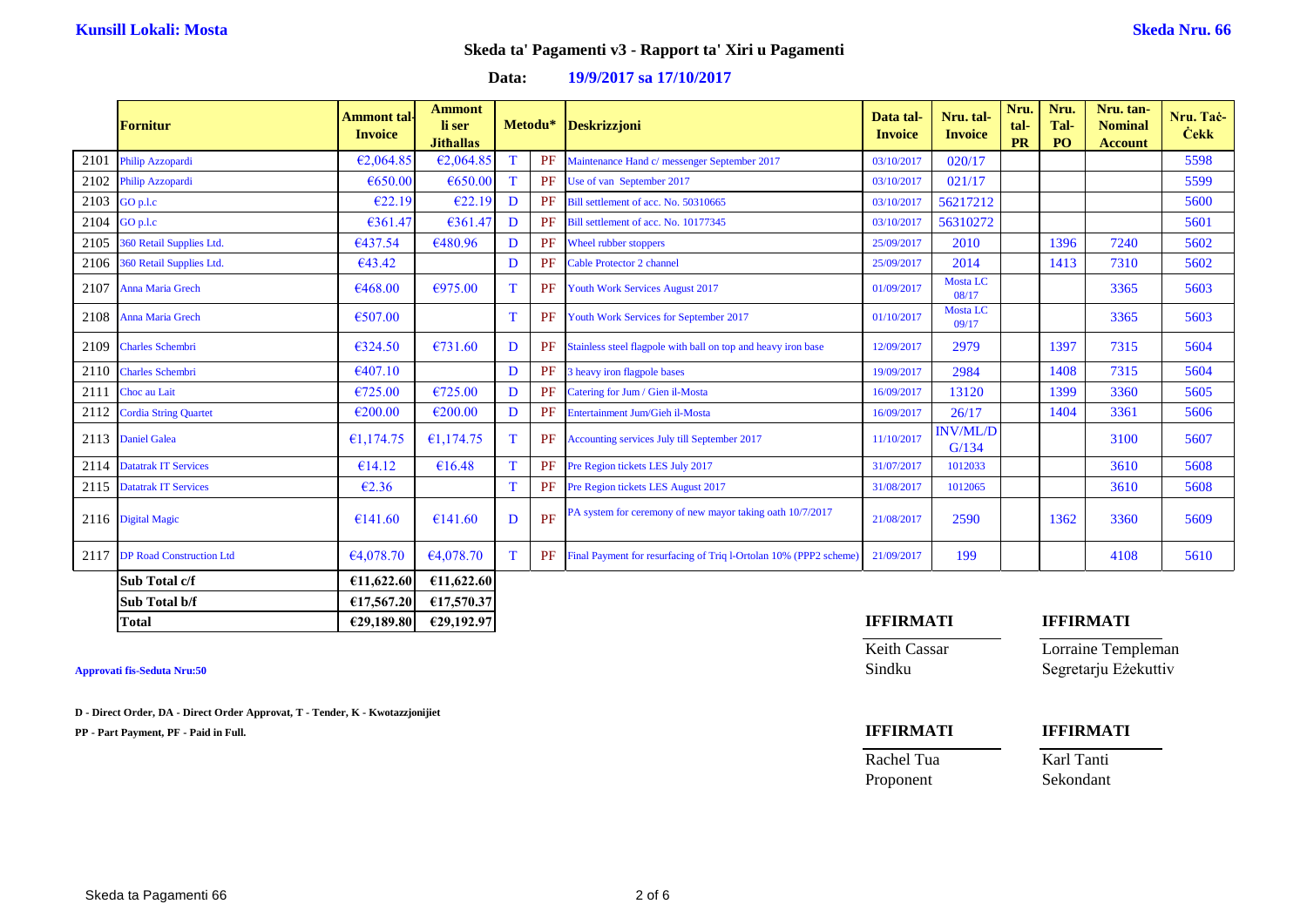### **Data: 19/9/2017 sa 17/10/2017**

|      | <b>Fornitur</b>                       | <b>Ammont</b> tal-<br><b>Invoice</b> | <b>Ammont</b><br>li ser<br><b>Jithallas</b> |   | Metodu* | <b>Deskrizzjoni</b>                                                                                        | Data tal-<br><b>Invoice</b> | Nru. tal-<br><b>Invoice</b> | Nru.<br>tal-<br><b>PR</b> | Nru.<br>Tal-<br>PO | Nru. tan-<br><b>Nominal</b><br><b>Account</b> | Nru. Tač-<br><b>Cekk</b> |
|------|---------------------------------------|--------------------------------------|---------------------------------------------|---|---------|------------------------------------------------------------------------------------------------------------|-----------------------------|-----------------------------|---------------------------|--------------------|-----------------------------------------------|--------------------------|
|      | 2118 E.J. Mangion                     | €870.00                              | €870.00                                     | D | PF      | Cleaning of pits $& \text{Sumps/culverts with high pressure} / \text{vacuum}$<br>bowser in various streets | 20/09/2017                  | 13225                       |                           | 1403               | 3050                                          | 5611                     |
| 2119 | <b>GDL Trading &amp; Services Ltd</b> | €49.49                               | €49.49                                      | D | PF      | Katrin system paper towels                                                                                 | 29/09/2017                  | 27523                       |                           | 1414               | 3340                                          | 5612                     |
| 2120 | Il-Kumissarju tal-Pulizija            | €8.14                                | €8.14                                       | D | PF      | Difference from inv. 74002 to inv. 72910 paid by chq 5563                                                  |                             | 74002                       |                           |                    | 3360                                          | 5613                     |
| 2121 | <b>Jimmy Muscat</b>                   | €1,840.00                            | €1,840.00                                   | T | PF      | <b>Bulky refuse collection September 2017</b>                                                              | 30/09/2017                  | 009/17                      |                           |                    | 3042                                          | 5614                     |
| 2122 | Joseph Cachia & Son Ltd.              | €120.00                              | €120.00                                     | D | PF      | Notes / detector machine Bellcon Evison SD                                                                 | 06/10/2017                  | SIN009722                   |                           | 1419               |                                               | 5615                     |
| 2123 | <b>Keith Cassar</b>                   | €325.00                              | €325.00                                     | D | PF      | Riembursement for adverts in Facebook Qarghasel 2017                                                       | 18/09/2017                  | P14947094<br>33976651       |                           |                    | 3360                                          | 5616                     |
| 2124 | Mailbox Services Ltd.                 | €195.03                              | €195.03                                     | D | PF      | Distribution of flyers Qarghasel 2017                                                                      | 19/09/2017                  | 4319                        |                           |                    | 3360                                          | 5617                     |
| 2125 | <b>Mario Mifsud</b>                   | €500.00                              | €1,500.00                                   | T | PF      | <b>Legal Services July 2017</b>                                                                            | 02/10/2017                  | 16                          |                           |                    | 3140                                          | 5618                     |
| 2126 | <b>Mario Mifsud</b>                   | €500.00                              |                                             | T | PF      | <b>Legal Services August 2017</b>                                                                          | 02/10/2017                  | 17                          |                           |                    | 3140                                          | 5618                     |
| 2127 | <b>Mario Mifsud</b>                   | €500.00                              |                                             | T | PF      | Legal Services September 2017                                                                              | 02/10/2017                  | 18                          |                           |                    | 3140                                          | 5618                     |
| 2128 | <b>Noel Fabri</b>                     | €253.50                              | €253.50                                     | D | PF      | Library Service July, August & September 2017                                                              | 03/10/2017                  | $\overline{4}$              |                           |                    |                                               | 5619                     |
| 2129 | <b>Noel Pullicino</b>                 | €200.00                              | €200.00                                     | D | PF      | 500 chairs Jum il-Mosta 16/9/2017                                                                          | 18/09/2017                  | S181                        |                           | 1400               | 3361                                          | 5620                     |
| 2130 | <b>Northern Cleaning Group Ltd</b>    | €413.00                              | €31,934.14                                  | T | PF      | Collection of Separated Waste (Glass Bag) July 2017                                                        | 14/08/2017                  | NCGgls14/<br>17             |                           |                    | 3046                                          | 5621                     |
| 2131 | <b>Northern Cleaning Group Ltd</b>    | 63,540.00                            |                                             | T | PF      | Collection of Separated Waste (Grey Bag) July 2017                                                         | 14/08/2017                  | NCGrec21<br>17              |                           |                    | 3046                                          | 5621                     |
| 2132 | <b>Northern Cleaning Group Ltd</b>    | €413.00                              |                                             | T | PF      | Collection of Separated Waste (Glass Bag) August 2017                                                      | 15/09/2017                  | NCGgls16/<br>17             |                           |                    | 3046                                          | 5621                     |
| 2133 | <b>Northern Cleaning Group Ltd</b>    | 63,982.50                            |                                             | T | PF      | Collection of Separated Waste (Grey Bag) August 2017                                                       | 15/09/2017                  | NCGrec <sub>24</sub><br>17  |                           |                    | 3046                                          | 5621                     |
| 2134 | Northern Cleaning Group Ltd           | €11,455.58                           |                                             | T | PF      | Collection of Waste June 2017                                                                              | 30/06/2017                  | <b>MST 06/17</b>            |                           |                    | 3041                                          | 5621                     |
| 2135 | <b>Northern Cleaning Group Ltd</b>    | £12,130.06                           |                                             | T | PF      | Collection of Waste July 2017                                                                              | 31/07/2017                  | <b>MST 07/17</b>            |                           |                    | 3041                                          | 5621                     |
| 2136 | Paul Curmi Dance Co.                  | €159.30                              | €159.30                                     | D | PF      | <b>Entertainment Oarghasel</b>                                                                             | 30/09/2017                  | 355                         |                           |                    | 3360                                          | 5622                     |
| 2137 | Philip Azzopardi                      | €81.42                               | €81.42                                      | D | PF      | Riembursement for Gel Light Filters bought from Nexos Lighting &<br>Video (VAT receipt no: 1143)           | 02/10/2017                  | 17322                       |                           | 1417               |                                               | 5623                     |
|      | Sub Total c/f                         | €37,536.02                           | €37,536.02                                  |   |         |                                                                                                            |                             |                             |                           |                    |                                               |                          |
|      | Sub Total b/f                         | €29,189.80                           | €29,192.97                                  |   |         |                                                                                                            |                             |                             |                           |                    |                                               |                          |

**D - Direct Order, DA - Direct Order Approvat, T - Tender, K - Kwotazzjonijiet**

**PP - Part Payment, PF - Paid in Full. IFFIRMATI IFFIRMATI**

**Total €66,725.82 €66,728.99 IFFIRMATI IFFIRMATI**

Keith Cassar Lorraine Templeman **Approvati fis-Seduta Nru:50** Sindku Segretarju Eżekuttiv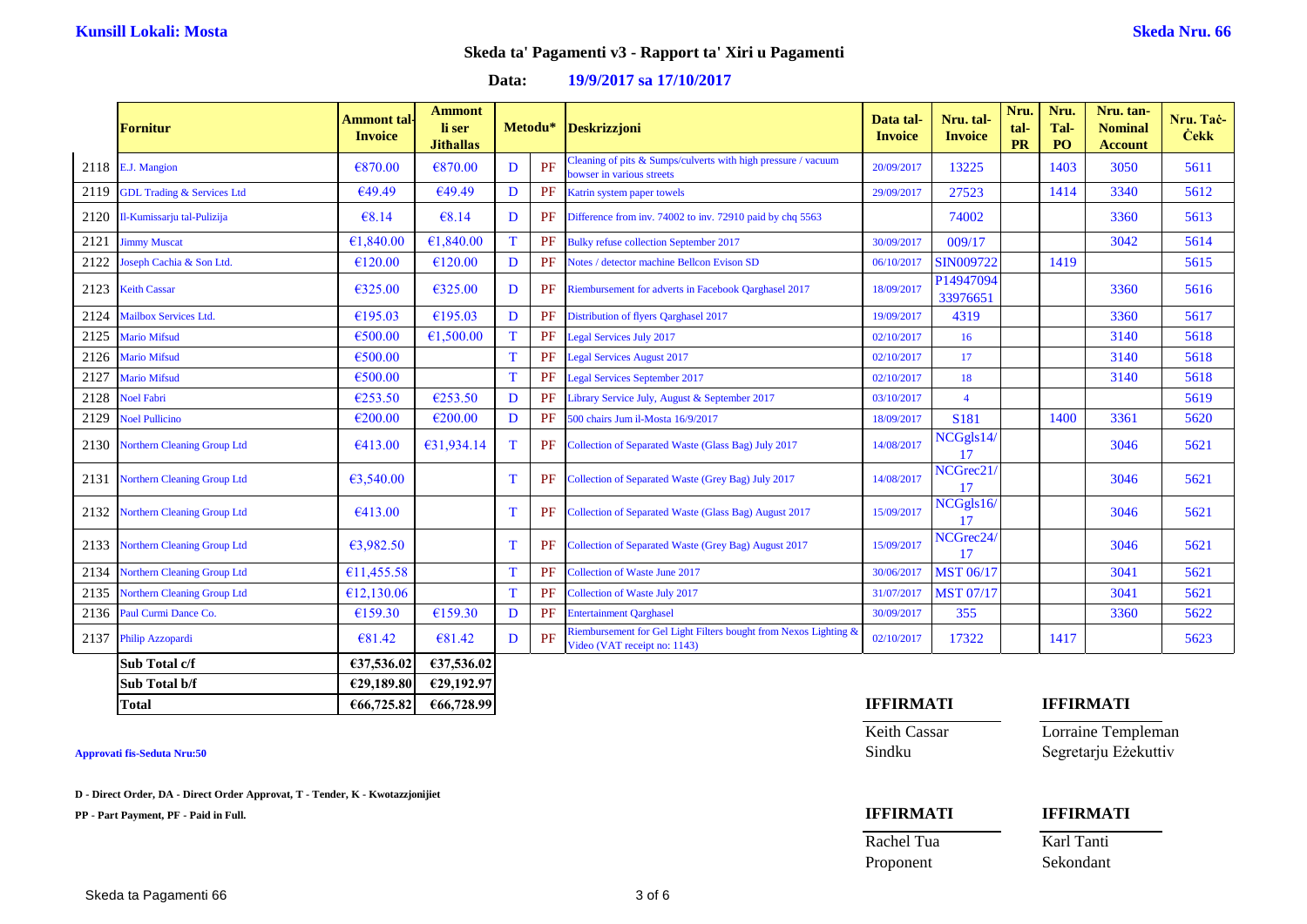### **Data: 19/9/2017 sa 17/10/2017**

|      | <b>Fornitur</b>                          | <b>Ammont</b> tal-<br><b>Invoice</b> | <b>Ammont</b><br>li ser<br><b>Jithallas</b> |         | Metodu* | <b>Deskrizzjoni</b>                                                               | Data tal-<br><b>Invoice</b> | Nru. tal-<br><b>Invoice</b> | Nru.<br>tal-<br><b>PR</b> | Nru.<br>Tal-<br>PO | Nru. tan-<br><b>Nominal</b><br><b>Account</b> | Nru. Tač-<br><b>Cekk</b> |
|------|------------------------------------------|--------------------------------------|---------------------------------------------|---------|---------|-----------------------------------------------------------------------------------|-----------------------------|-----------------------------|---------------------------|--------------------|-----------------------------------------------|--------------------------|
| 2138 | Piscopo Cash & Carry                     | €434.79                              | €305.24                                     | D       | PF      | Beverages for Jum / Gieh il-Mosta 16/09/2017                                      | 13/09/2017                  | 13000097                    |                           | 1401               | 3361                                          | 5624                     |
| 2139 | Piscopo Cash & Carry                     | $-6129.55$                           |                                             |         |         | Less returned beverages                                                           | 22/09/2017                  | CN<br>96000003              |                           |                    | 3360                                          | 5624                     |
| 2140 | Print Right Ltd.                         | €351.75                              | €351.75                                     | D       | PF      | Posters & Books for Qarghasel 15/9/2017                                           | 29/09/2017                  | 2036                        |                           | 1405/138           | 3360                                          | 5625                     |
| 2141 | <b>PwC Malta Technology Services Ltd</b> | €247.80                              | €1,011.85                                   | T       | PF      | IT Services rendered in July 2017                                                 | 31/07/2017                  | <b>MLT37200</b><br>526      |                           |                    | 3110                                          | 5626                     |
|      | 2142 PwC Malta Technology Services Ltd   | €379.96                              |                                             | T       | PF      | IT Services rendered in August 2017                                               | 31/08/2017                  | <b>MLT37200</b><br>598      |                           |                    | 3110                                          | 5626                     |
|      | 2143 PwC Malta Technology Services Ltd   | €384.09                              |                                             | T       | PF      | IT Services rendered in September 2017                                            | 30/9/2017                   | <b>MLT37200</b><br>667      |                           |                    | 3110                                          | 5626                     |
| 2144 | <b>Rodney Cassar</b>                     | €90.00                               | €90.00                                      | D       | PF      | Photography of Jum il-Mosta 16/9/2017                                             | 19/09/2017                  | $17-Oct$                    |                           | 1398               | 3361                                          | 5627                     |
| 2145 | Romona Agius                             | €826.00                              | €853.53                                     | $\bf K$ | PF      | Service for cleaning & upkeep of Public Convenience for the month<br>of September | 30/09/2017                  | 11                          |                           |                    | 3053                                          | 5628                     |
|      | 2146 Romona Agius                        | €27.53                               |                                             | K       | PF      | Service for cleaning & upkeep of Public Convenience 1st October<br>2017           | 01/10/2017                  | 12                          |                           |                    | 3053                                          | 5628                     |
| 2147 | <b>Ronnie Calleja</b>                    | €236.00                              | €236.00                                     | D       | PF      | Ghana Qarghasel 15/9/2017                                                         | 20/09/2017                  | 001/17                      |                           | 1393               | 3360                                          | 5629                     |
|      | 2148 Secjeta' Piroteknika 15 ta' Awwissu | €100.00                              | €100.00                                     | D       | PF      | <b>Reklam Annwal Festa 2017</b>                                                   | 25/09/2017                  | 1017                        |                           | 1411               | 2940                                          | 5630                     |
| 2149 | <b>Sign It Holdings Ltd</b>              | €295.00                              | €295.00                                     | D       | PF      | Artwork & fill color printing of Canvas Banner Qarghasel                          | 18/09/2017                  | 7796                        |                           | 1382               | 3360                                          | 5631                     |
| 2150 | <b>Smart Office Supplies Ltd</b>         | €16.23                               | €192.04                                     | D       | PF      | A4 paper                                                                          | 05/09/2017                  | 63134                       |                           | 1384               | 2620                                          | 5632                     |
| 2151 | <b>Smart Office Supplies Ltd</b>         | €175.81                              |                                             | D       | PF      | <b>Various Stationary items</b>                                                   | 24/08/2017                  | 62598                       |                           | 1377               | 2620                                          | 5632                     |
| 2152 | Socjeta' Filarmonika Santa Marija        | €100.00                              | €100.00                                     | D       | PF      | <b>Reklam Annwal Festa 2017</b>                                                   | 15/09/2017                  |                             |                           |                    | 2940                                          | 5633                     |
| 2153 | <b>Sounds Good</b>                       | €885.00                              | €1,888.00                                   | D       | PF      | PA System / Lighting / Screen & Projector For Jum il-Mosta<br>16/9/2017           | 24/09/2017                  | 75/17                       |                           | 1388               | 3361                                          | 5634                     |
|      | 2154 Sounds Good                         | €1,003.00                            |                                             | D       | PF      | PA System / Lighting / Mics for Qarghasel 15/9/2017                               | 24/09/2017                  | 74/17                       |                           | 1387               | 3360                                          | 5634                     |
|      | Sub Total c/f                            | €5,423.41                            | €5,423.41                                   |         |         |                                                                                   |                             |                             |                           |                    |                                               |                          |
|      | Sub Total b/f                            | €66,725.82                           | €66,728.99                                  |         |         |                                                                                   |                             |                             |                           |                    |                                               |                          |

**D - Direct Order, DA - Direct Order Approvat, T - Tender, K - Kwotazzjonijiet**

**PP - Part Payment, PF - Paid in Full. IFFIRMATI IFFIRMATI**

# **Total €72,149.23 €72,152.40 IFFIRMATI IFFIRMATI**

Keith Cassar Lorraine Templeman **Approvati fis-Seduta Nru:50** Sindku Segretarju Eżekuttiv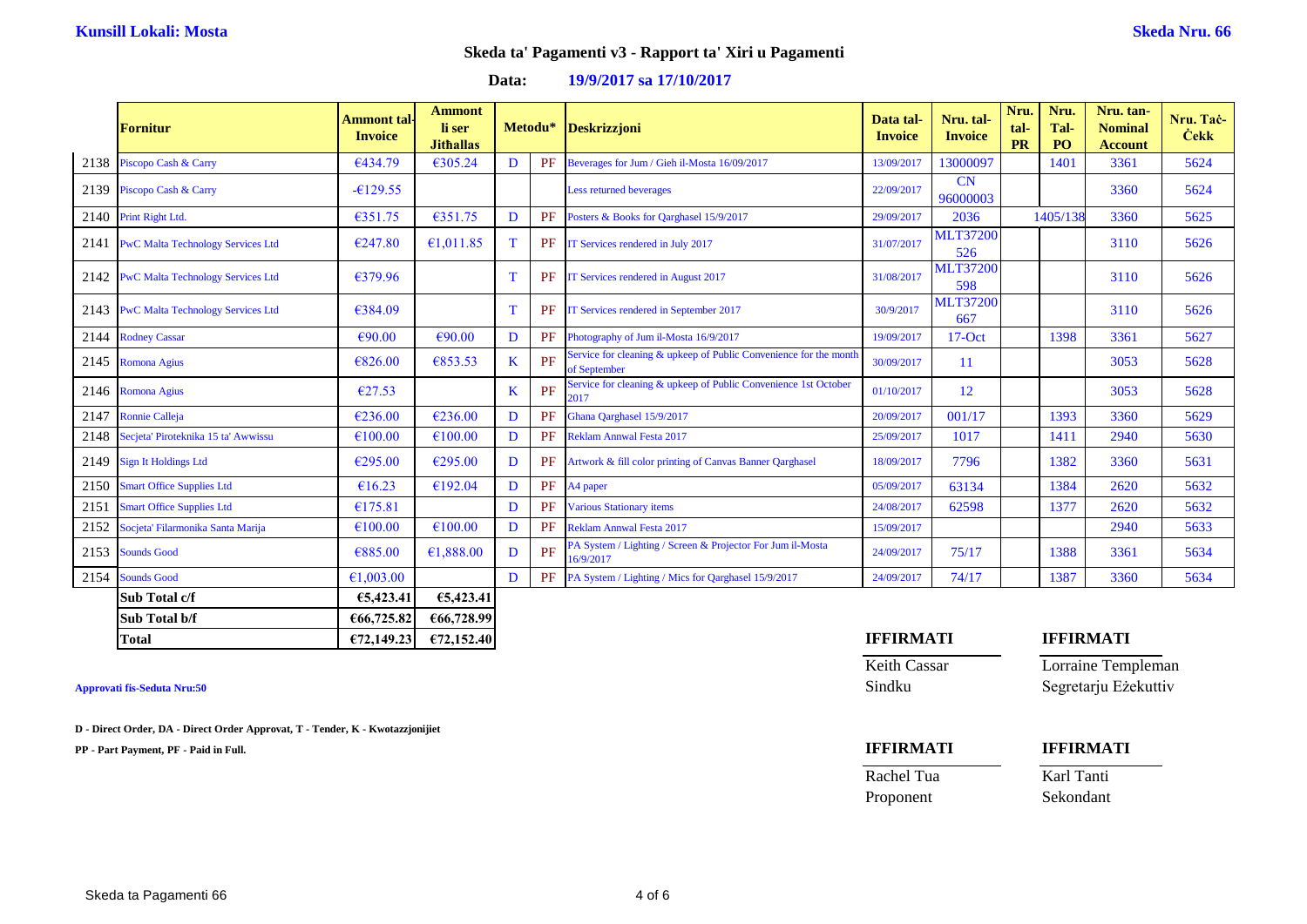## **Data: 19/9/2017 sa 17/10/2017**

|      | <b>Fornitur</b>        | <b>Ammont</b> tal-<br><b>Invoice</b> | <b>Ammont</b><br>li ser<br><b>Jithallas</b> |             |    | Metodu* Deskrizzjoni                      | Data tal-<br><b>Invoice</b> | Nru. tal-<br><b>Invoice</b> | Nru.<br>tal-<br><b>PR</b> | Nru.<br>Tal-<br>P <sub>O</sub> | Nru. tan-<br><b>Nominal</b><br><b>Account</b> | Nru. Tač-<br><b>Cekk</b> |
|------|------------------------|--------------------------------------|---------------------------------------------|-------------|----|-------------------------------------------|-----------------------------|-----------------------------|---------------------------|--------------------------------|-----------------------------------------------|--------------------------|
| 2155 | The Light Housekeepers | €6.97                                | €6.97                                       | T           | PF | <b>Street Lighting Maintenance (W288)</b> | 28/09/2017                  | 2780                        |                           |                                | 3010                                          | 5635                     |
| 2156 | The Light Housekeepers | €20.52                               | €20.52                                      | T           | PF | <b>Street Lighting Maintenance (W553)</b> | 28/09/2017                  | 2876                        |                           |                                | 3010                                          | 5635                     |
| 2157 | The Light Housekeepers | €19.23                               | €19.23                                      | T           | PF | <b>Street Lighting Maintenance (W360)</b> | 28/09/2017                  | 2878                        |                           |                                | 3010                                          | 5635                     |
| 2158 | The Light Housekeepers | €6.97                                | €6.97                                       | T           | PF | <b>Street Lighting Maintenance (W118)</b> | 28/09/2017                  | 2881                        |                           |                                | 3010                                          | 5635                     |
| 2159 | The Light Housekeepers | €33.16                               | €33.16                                      | T           | PF | <b>Street Lighting Maintenance (W110)</b> | 11/09/2017                  | 2890                        |                           |                                | 3010                                          | 5635                     |
| 2160 | The Light Housekeepers | €6.97                                | €6.97                                       | T           | PF | <b>Street Lighting Maintenance (W098)</b> | 28/09/2017                  | 2891                        |                           |                                | 3010                                          | 5635                     |
| 2161 | The Light Housekeepers | €23.58                               | €23.58                                      | T           | PF | <b>Street Lighting Maintenance (W701)</b> | 28/09/2017                  | 2892                        |                           |                                | 3010                                          | 5635                     |
| 2162 | The Light Housekeepers | €6.97                                | €6.97                                       | $\mathbf T$ | PF | <b>Street Lighting Maintenance (W710)</b> | 28/09/2017                  | 2893                        |                           |                                | 3010                                          | 5635                     |
| 2163 | The Light Housekeepers | €37.50                               | €37.50                                      | T           | PF | <b>Street Lighting Maintenance (W741)</b> | 11/09/2017                  | 2894                        |                           |                                | 3010                                          | 5635                     |
| 2164 | The Light Housekeepers | €110.98                              | €110.98                                     | T           | PF | <b>Street Lighting Maintenance (W472)</b> | 11/09/2017                  | 2895                        |                           |                                | 3010                                          | 5635                     |
| 2165 | The Light Housekeepers | €37.50                               | €37.50                                      | $\mathbf T$ | PF | <b>Street Lighting Maintenance (W300)</b> | 03/07/2017                  | 2896                        |                           |                                | 3010                                          | 5635                     |
| 2166 | The Light Housekeepers | €6.97                                | €6.97                                       | T           | PF | <b>Street Lighting Maintenance (W217)</b> | 28/09/2017                  | 2897                        |                           |                                | 3010                                          | 5635                     |
| 2167 | The Light Housekeepers | €21.61                               | €21.61                                      | T           | PF | <b>Street Lighting Maintenance (W355)</b> | 28/09/2017                  | 2898                        |                           |                                | 3010                                          | 5635                     |
| 2168 | The Light Housekeepers | €122.73                              | €122.73                                     | T           | PF | <b>Street Lighting Maintenance (W506)</b> | 11/09/2017                  | 2899                        |                           |                                | 3010                                          | 5635                     |
| 2169 | The Light Housekeepers | €41.76                               | €41.76                                      | T           | PF | <b>Street Lighting Maintenance (W461)</b> | 11/09/2017                  | 2900                        |                           |                                | 3010                                          | 5635                     |
| 2170 | The Light Housekeepers | €33.08                               | €33.08                                      | T           | PF | <b>Street Lighting Maintenance (W140)</b> | 28/09/2017                  | 2901                        |                           |                                | 3010                                          | 5635                     |
| 2171 | The Light Housekeepers | €33.75                               | €33.75                                      | T           | PF | <b>Street Lighting Maintenance (W292)</b> | 28/09/2017                  | 2902                        |                           |                                | 3010                                          | 5635                     |
| 2172 | The Light Housekeepers | €34.82                               | €34.82                                      | T           | PF | <b>Street Lighting Maintenance (W718)</b> | 28/09/2017                  | 2904                        |                           |                                | 3010                                          | 5635                     |
| 2173 | The Light Housekeepers | €34.82                               | €34.82                                      | T           | PF | <b>Street Lighting Maintenance (W203)</b> | 28/09/2017                  | 2905                        |                           |                                | 3010                                          | 5635                     |
| 2174 | The Light Housekeepers | €35.53                               | €35.53                                      | T           | PF | <b>Street Lighting Maintenance (W392)</b> | 28/09/2017                  | 2906                        |                           |                                | 3010                                          | 5635                     |
|      | Sub Total c/f          | €675.42                              | €675.42                                     |             |    |                                           |                             |                             |                           |                                |                                               |                          |
|      | Sub Total b/f          | €72,149.23                           | €72,152.40                                  |             |    |                                           |                             |                             |                           |                                |                                               |                          |

**D - Direct Order, DA - Direct Order Approvat, T - Tender, K - Kwotazzjonijiet**

**PP - Part Payment, PF - Paid in Full. IFFIRMATI IFFIRMATI**

### **Total €72,824.65 €72,827.82 IFFIRMATI IFFIRMATI**

Keith Cassar Lorraine Templeman **Approvati fis-Seduta Nru:50** Sindku Segretarju Eżekuttiv